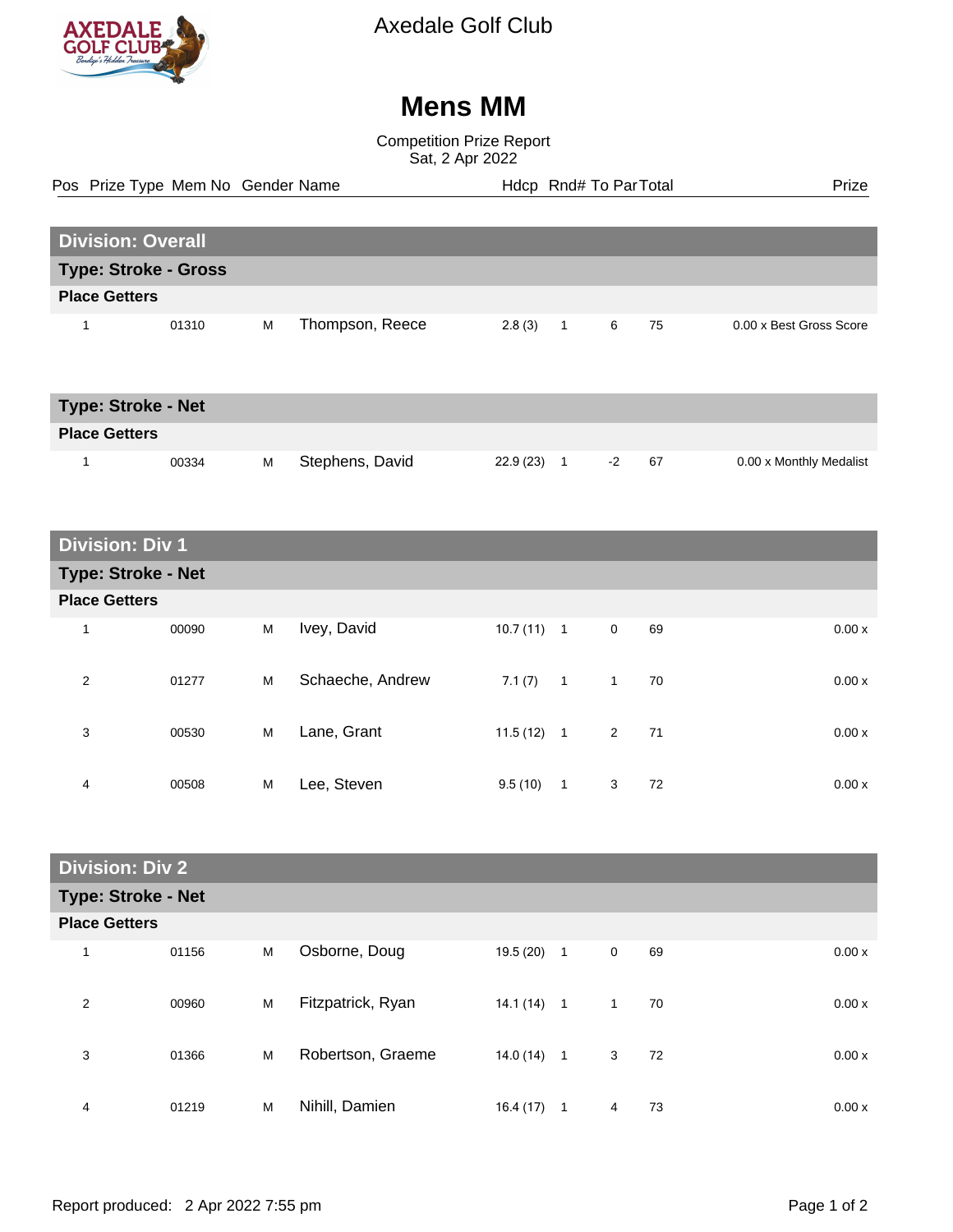|                        | Pos Prize Type Mem No Gender Name |   |                 | Hdcp Rnd# |                |              | Total |  | Prize  |
|------------------------|-----------------------------------|---|-----------------|-----------|----------------|--------------|-------|--|--------|
|                        |                                   |   |                 |           |                |              |       |  |        |
| <b>Division: Div 3</b> |                                   |   |                 |           |                |              |       |  |        |
|                        | <b>Type: Stroke - Net</b>         |   |                 |           |                |              |       |  |        |
| <b>Place Getters</b>   |                                   |   |                 |           |                |              |       |  |        |
| 1                      | 00334                             | M | Stephens, David | 22.9 (23) | $\mathbf{1}$   | $-2$         | 67    |  | 0.00x  |
| $\overline{2}$         | 00513                             | M | Watson, Andrew  | 20.6 (21) | $\overline{1}$ | $-2$         | 67    |  | 0.00x  |
| 3                      | 01611                             | M | Kinkade, Ryan   | 32.9(33)  | $\overline{1}$ | $\mathbf 0$  | 69    |  | 0.00 x |
| 4                      | 01520                             | M | Bice, Steve     | 21.2(21)  | $\mathbf{1}$   | $\mathbf{1}$ | 70    |  | 0.00x  |

| <b>Division: Overall</b> |                           |   |                  |              |              |                 |    |       |  |
|--------------------------|---------------------------|---|------------------|--------------|--------------|-----------------|----|-------|--|
|                          | <b>Type: Stroke - Net</b> |   |                  |              |              |                 |    |       |  |
| <b>Ball Rundowns</b>     |                           |   |                  |              |              |                 |    |       |  |
| (no. 1)                  | 00114                     | M | Pompei, Domenic  | $27.5(28)$ 1 |              | $\overline{2}$  | 71 | 0.00x |  |
| (no. 2)                  | 00461                     | M | Torney, John     | $22.7(23)$ 1 |              | 3               | 72 | 0.00x |  |
| (no. 3)                  | 01310                     | M | Thompson, Reece  | 2.8(3)       | $\mathbf{1}$ | 3               | 72 | 0.00x |  |
| (no. 4)                  | 01150                     | M | Davies, Owen     | $23.7(24)$ 1 |              | $\overline{4}$  | 73 | 0.00x |  |
| (no. 5)                  | 01533                     | M | Curran, Danny    | 34.9 (35) 1  |              | $\overline{4}$  | 73 | 0.00x |  |
| (no. 6)                  | 00343                     | M | McGibbon, Stuart | 7.9(8)       | $\mathbf{1}$ | $5\phantom{.0}$ | 74 | 0.00x |  |
| (no. 7)                  | 00122                     | M | Pyke, Paul       | $11.8(12)$ 1 |              | 5               | 74 | 0.00x |  |
| (no. 8)                  | 00955                     | M | Lee, Craig       | $14.3(14)$ 1 |              | $\overline{5}$  | 74 | 0.00x |  |
| (no. 9)                  | 01123                     | M | Higham, Derek    | $21.1(21)$ 1 |              | $5\phantom{.0}$ | 74 | 0.00x |  |

| <b>Division: Overall</b> |       |   |              |  |                        |  |  |
|--------------------------|-------|---|--------------|--|------------------------|--|--|
| <b>Type: Special</b>     |       |   |              |  |                        |  |  |
| <b>Special Prizes</b>    |       |   |              |  |                        |  |  |
| Putting                  | 02083 | M | King, Simon  |  | $0.00 \times 27$ Putts |  |  |
| Putting                  | 00119 | M | Rogers, Eric |  | $0.00 \times 27$ Putts |  |  |